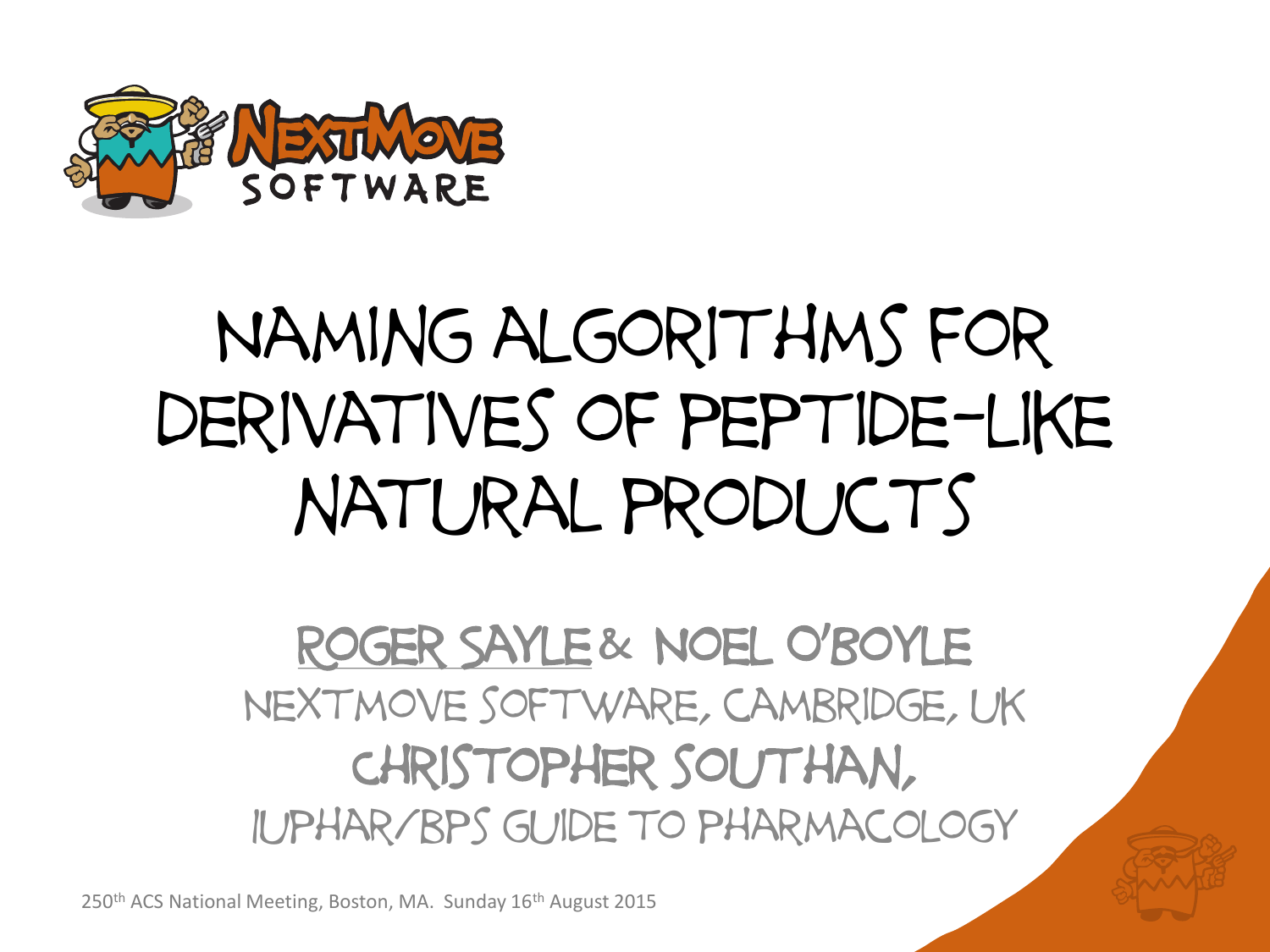## 30 second overview

- This talk describes the development of software for both naming peptides and reading peptide names matching the de facto standard practices currently followed by biochemists.
- Unlike computer representations, like Pisotoia HELM or InChI keys, these names and identifiers match those typically found in the scientific literature and vendor catalogues.
- A significant application of this technology is to check and correct peptide representations in databases.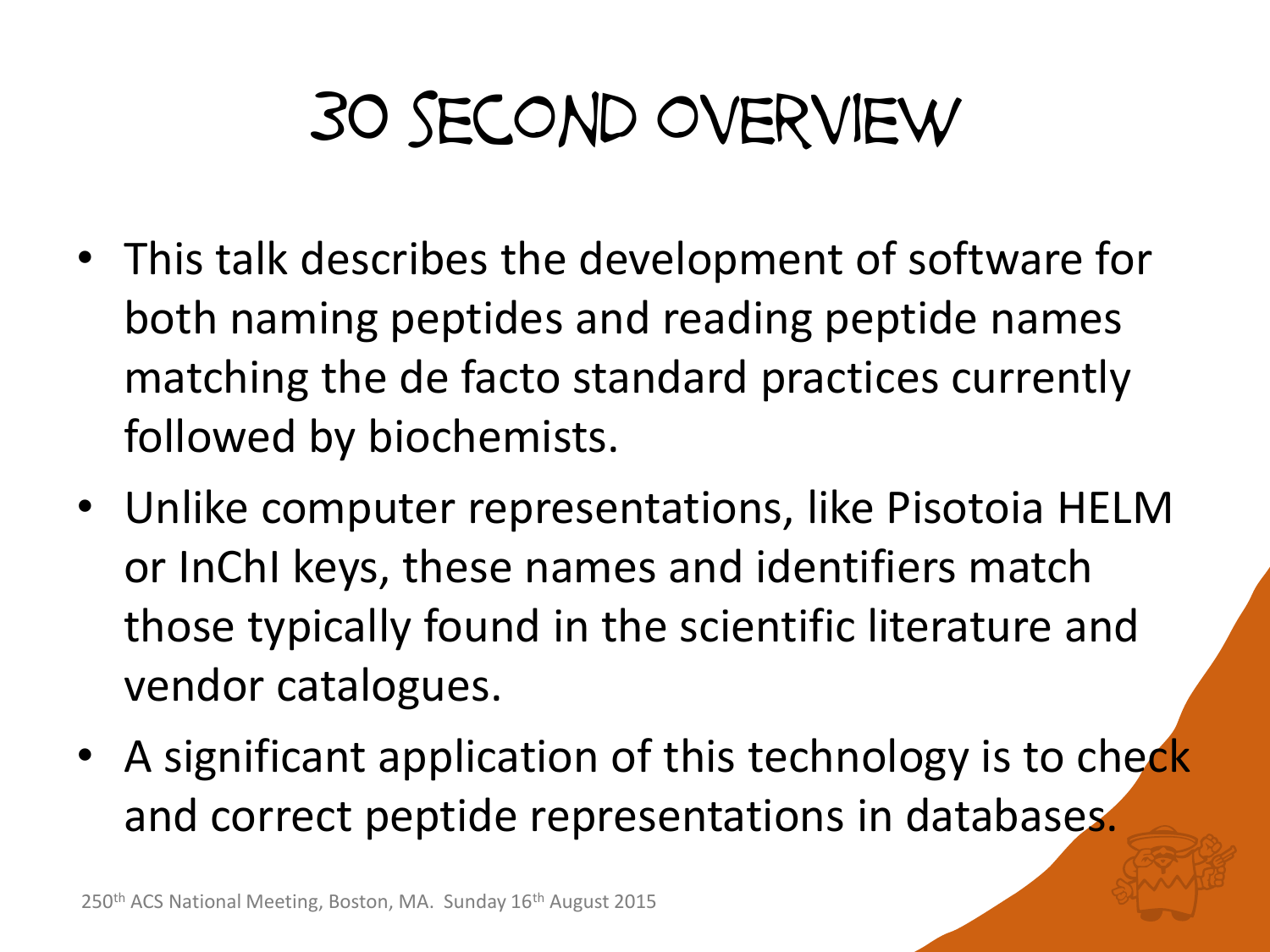#### Problem motivation

- Maintaining a database of biological activities of mature proteins and peptides presents a significant technical challenge.
- IUPHAR/BPS' "Guide to Pharmacology" and EBI's ChEMBL represent current state-of-the-art efforts to capture/represent peptide-like ligands.
- The ligands require more than (FASTA) bioinformatics including disulfide bridging architecture, nonstandard amino acids, post-translational modifications, N- and C- terminal modifications etc.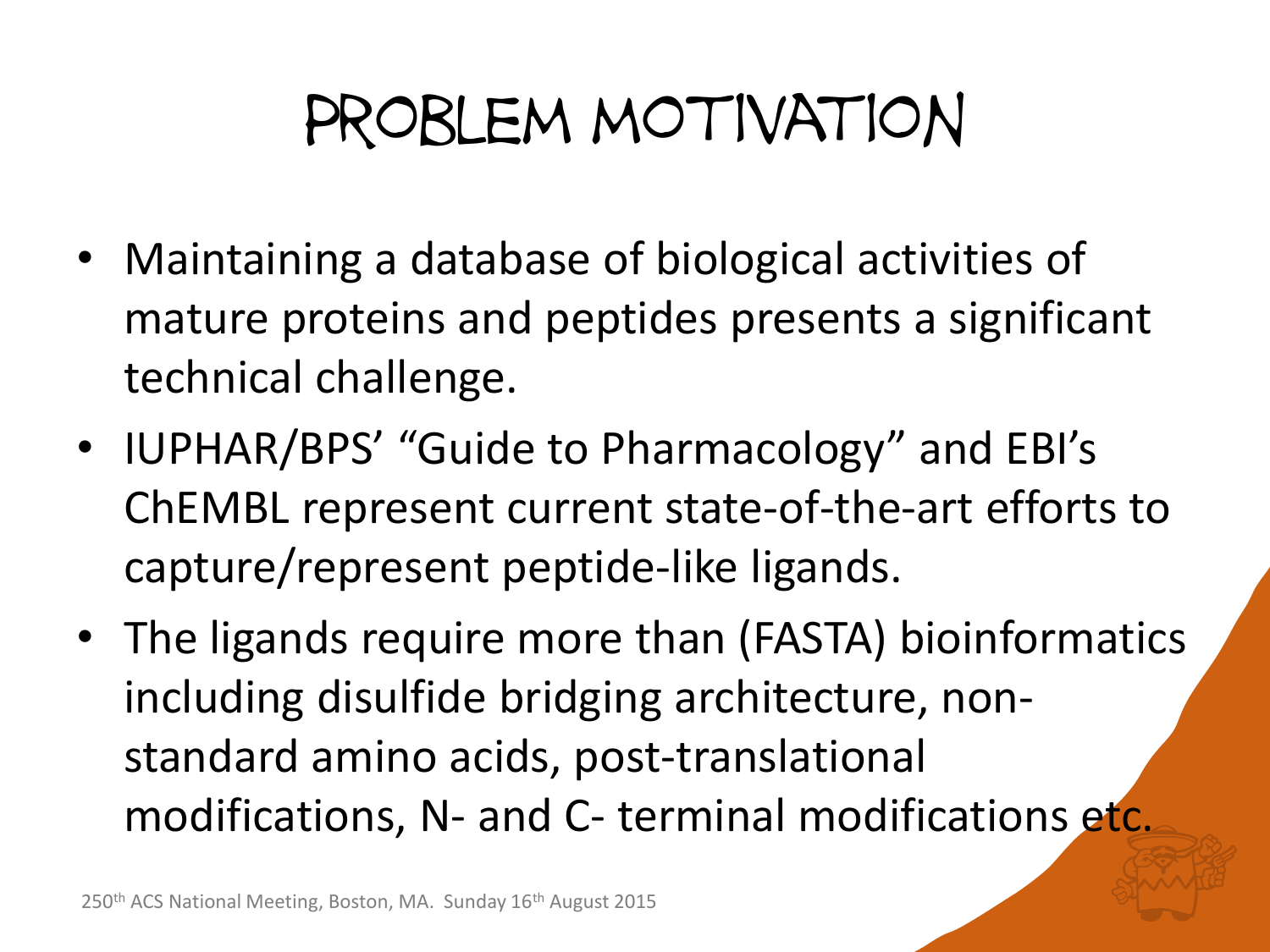# Iuphar/bps gtop peptides

- The "Guide to Pharmacology" database contains:
	- The common name "oxytocin"
	- The species, e.g. "human"
	- The UniProt ID "P001178"
	- The 1-letter Sequence "CYIQNCPLG"
	- The 3-letter sequence "Cys-Tyr-Ile-…-Leu-Gly-NH2"
	- A text description "Post-translation modification", e.g. "A disulfide bond is formed between cysteine residues at positions 1 and 5 and the C-terminal glycine is amidated".
	- Often SMILES and standard InChIKey.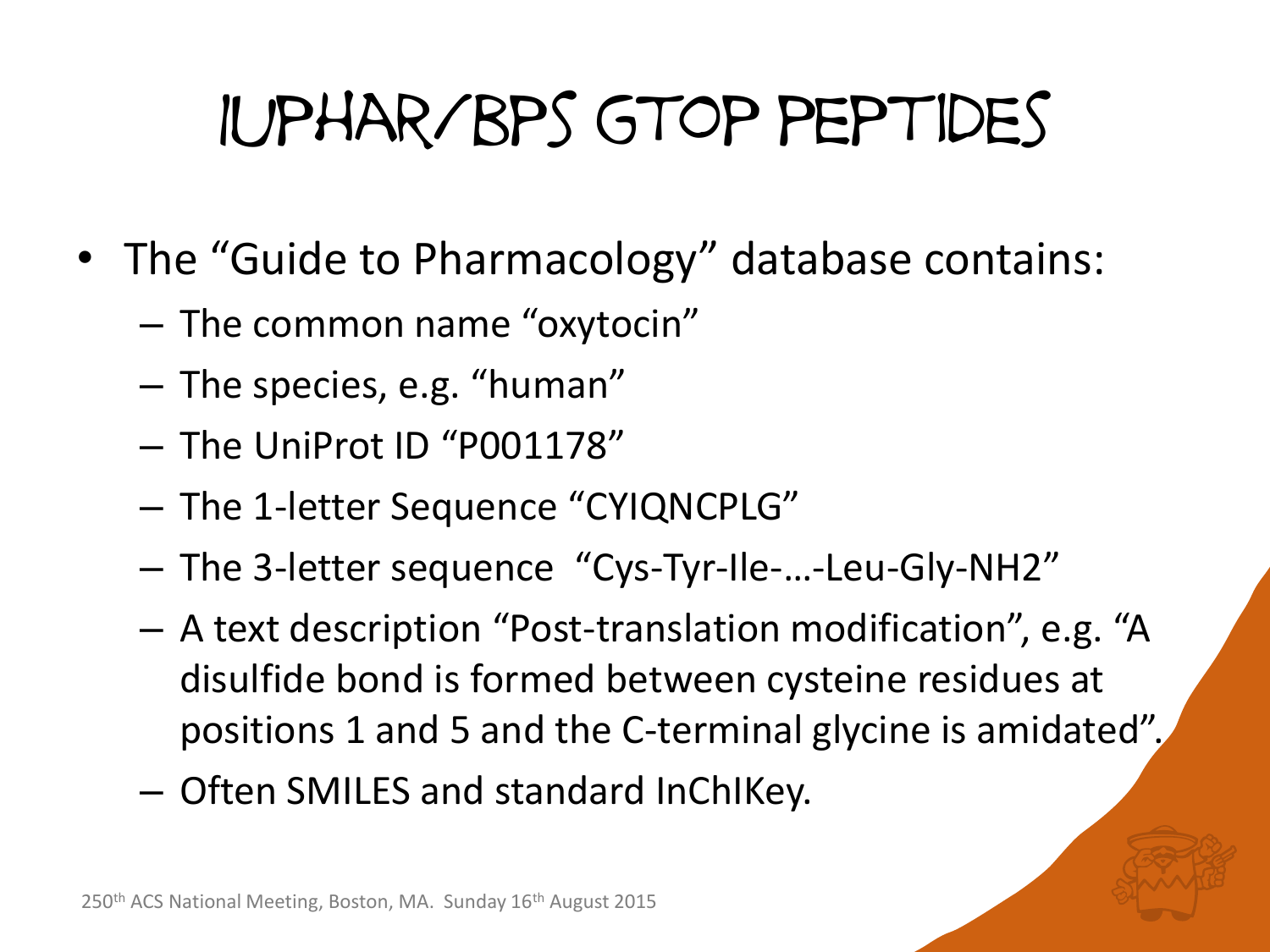### Problem 1: consistency

• The challenge with these advanced formats are that the names, three-letter codes and modification descriptions are text-locked, unreadable by software.

Examples of errors and inconsistency:

Ligand #4463: "PheGlnThrSerGluAlaIleLeuPro…" Ligand #1335: "…Leu-Arg-AlaPro-Leu-Lys..." Ligand #8263: "val-leu-gln-glu-leu-asn-val-thr-val" Ligand #5873: "…Pr-oGl-yGl-ySe-rMe-tLy-sLe-u…" Ligand #3591: "PHQLLRVPro-His-Ala-Gln-Leu…"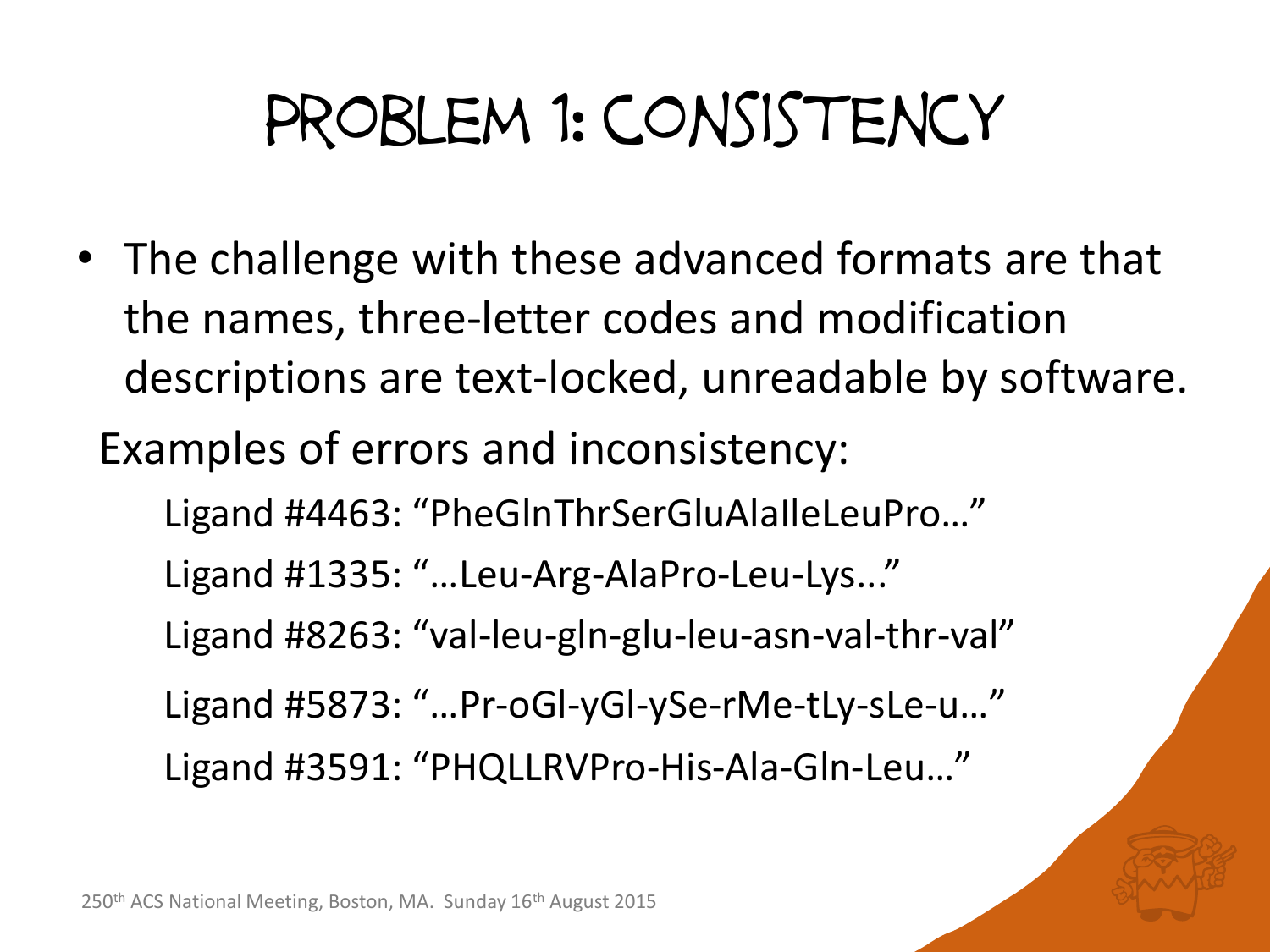#### Problem 2: ambiguity

• Ligand #3630 (neuropeptide B29) "(Br)Trp" with note "The n-terminal tryptophan is brominated".

– Suggested replacement Trp(6-Br)

- In Ligand #1036, "(Ac)Ala" means N2-acetyl but "(Ac)Lys" means N6-acetyl, in #1188 "Ac-" appears without parenthesis, in Ligand #3853, "AcPhe-" appears without a hyphen…
	- Suggest Ac- at N-term, -N(Ac)Phe infix, Lys(Ac) sidechain
	- This even allows Ac-N(Ac)Lys(Ac)-OH, aka. N(Ac2)Lys(Ac).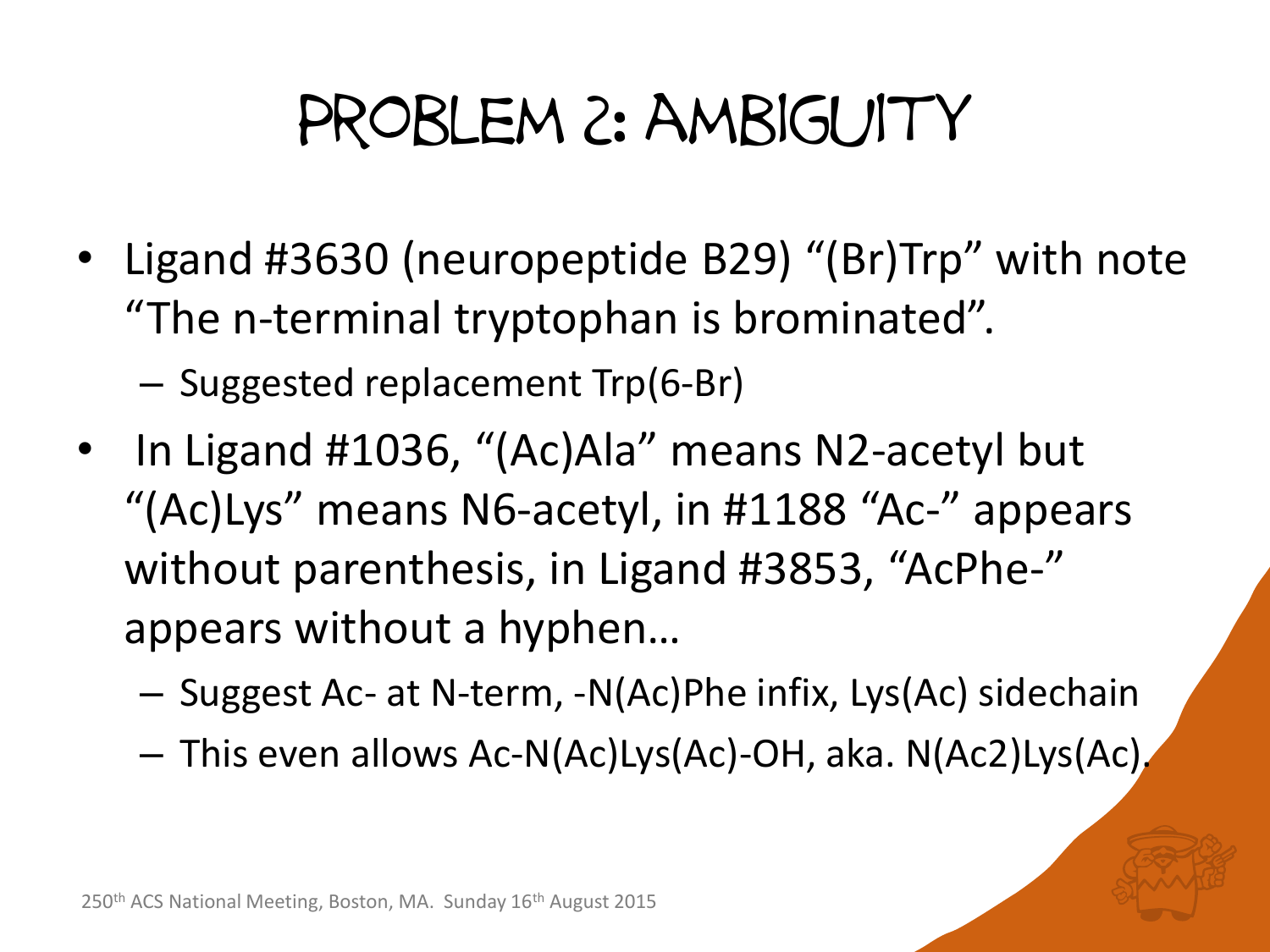## Problem 3: disulfide bridging

- Capturing the disulfide bridging architecture in the three-letter (condensed) representation allows it to be read/checked for errors.
- This is done in some places but not in others.
- Disulfide bridges are particularly tricky even for the folks at UNIPROT: Annexin I (ligand #1031, P04083) isn't annotated as disulfide bridged, despite the 3D structure in PDB 1HM6, and the experimental evidence of an intramolecular disulfide described in PubMed 7663390.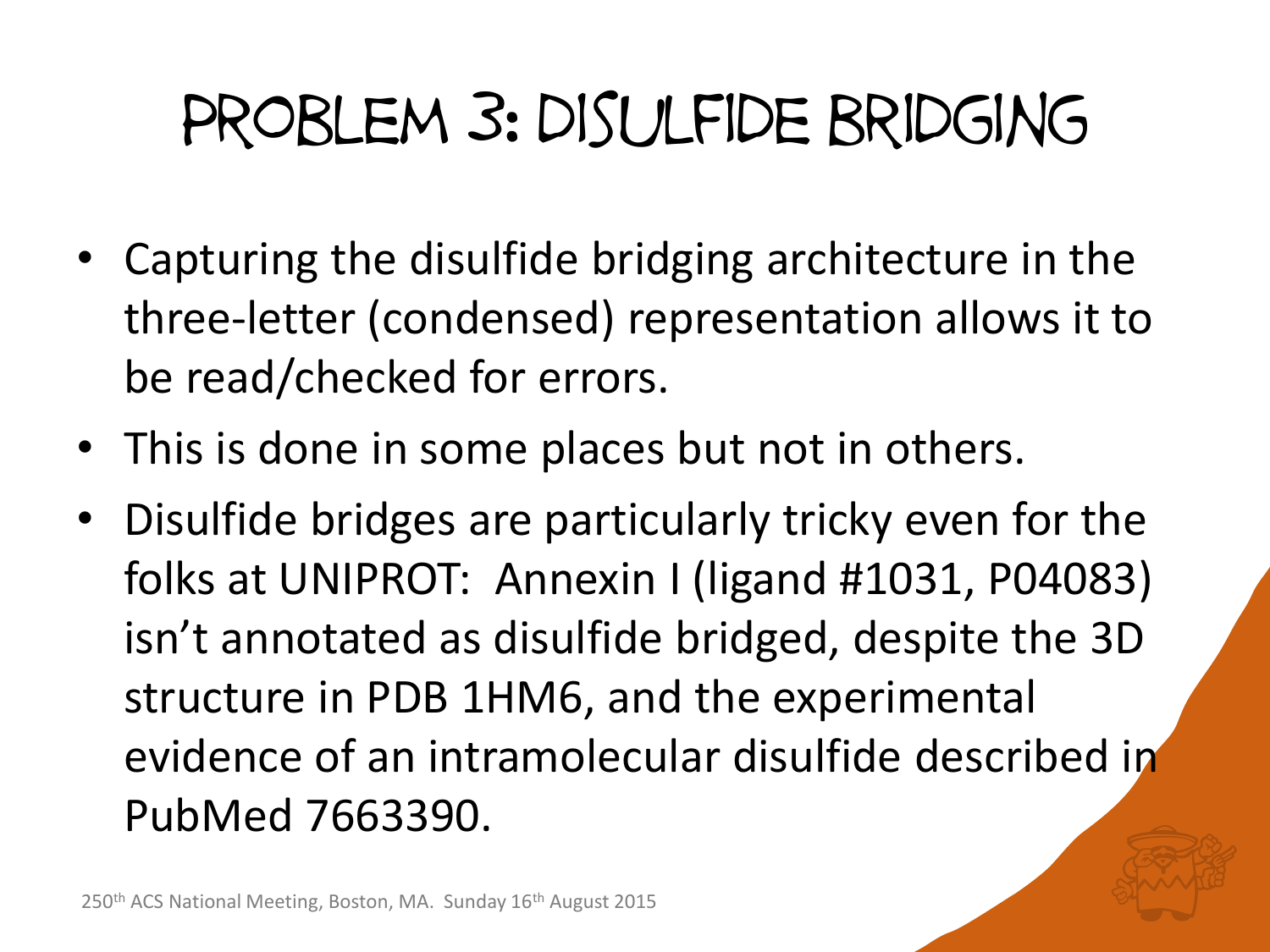# Types of peptide name/identifier

- **Sequence:** CYIQDCPLG
- **Peptide Name:** [Asp5]oxytocin or [5-L-aspartic acid]oxytocin

#### • **Chemical IUPAC Name:**

2-[(4R,7S,10S,13S,16S,19R)-19-amino-4-[(2S)-2-[[(1S)-1-[(2-amino-2-oxo-ethyl)carbamoyl]-3-methylbutyl]carbamoyl]pyrrolidine-1-carbonyl]-10-(3-amino-3-oxo-propyl)-16-[(4-hydroxyphenyl)methyl]-13- [(1S)-1-methylpropyl]-6,9,12,15,18-pentaoxo-1,2-dithia-5,8,11,14,17-pentazacycloicos-7-yl]acetic acid

#### • **Biological IUPAC Name**

L-cysteinyl-L-tyrosyl-L-isoleucyl-L-glutaminyl-L-alpha-aspartyl-L-cysteinyl-L-prolyl-L-leucyl-glycinamide (1->6)-disulfide

- **Condensed:** Cys(1)-Tyr-Ile-Gln-Asp-Cys(1)-Pro-Leu-Gly-NH2
- **Pistoia HELM:**

PEPTIDE1{C.Y.I.Q.N.C.P.L.G.[am]}\$PEPTIDE1,PEPTIDE1,1:R3-6:R3\$\$\$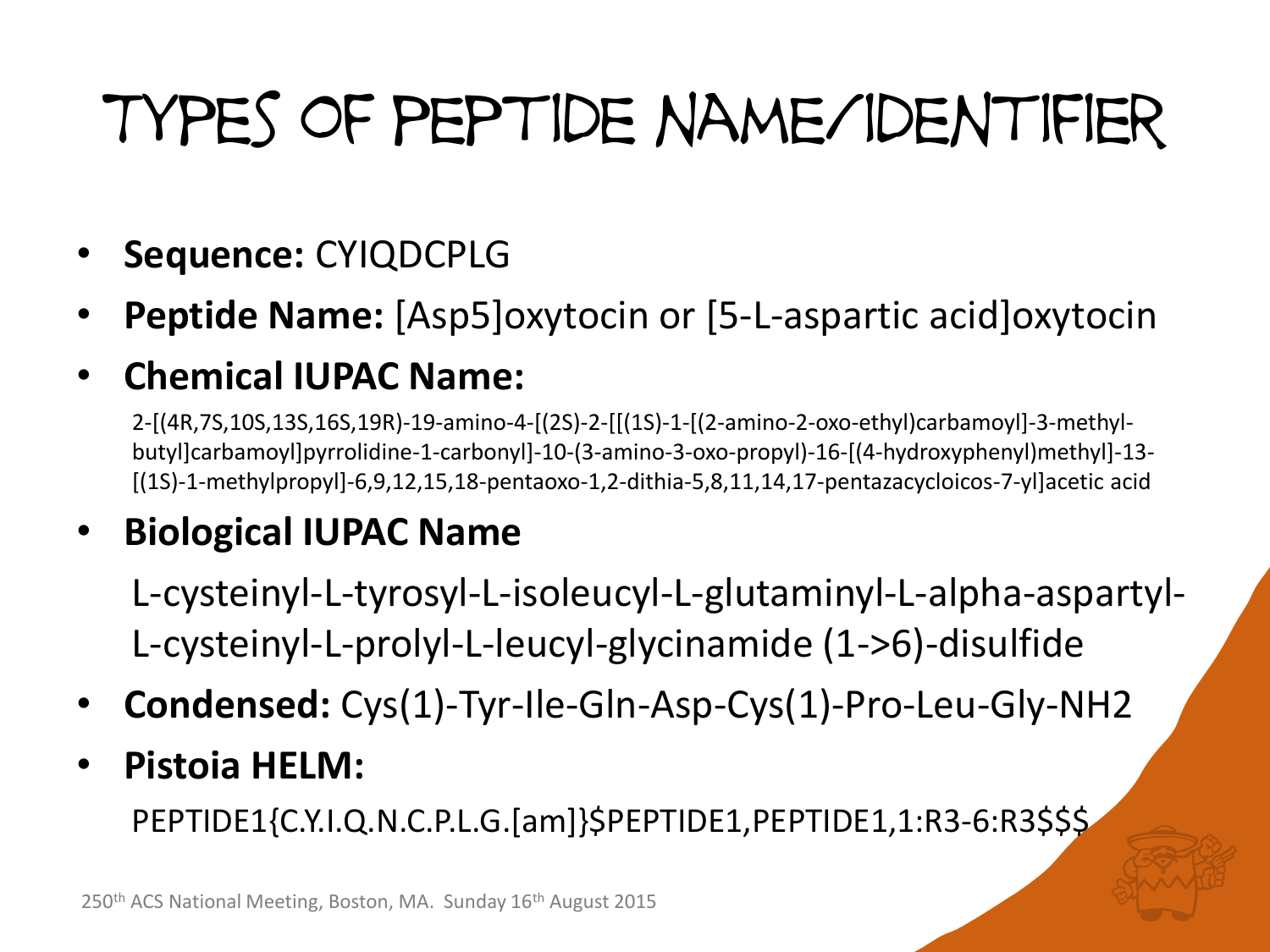#### Helm teething problems

- Pistoia's HELM notation marks a significant advance over the limitations of one-letter bioinformatics.
- Alas, its original goals didn't include data exchange, which has only recently been addressed by the extensions of inlineHELM and XHELM [and fixes from NextMove Software for improved interoperability].
- Alas, this still doesn't address some core limitations:
	- Pistoia Monomer Library: PEPTIDE1{[fmoc].A}\$\$\$\$
	- EBI ChEMBL Monomers: PEPTIDE1{[Fmoc\_A]}\$\$\$\$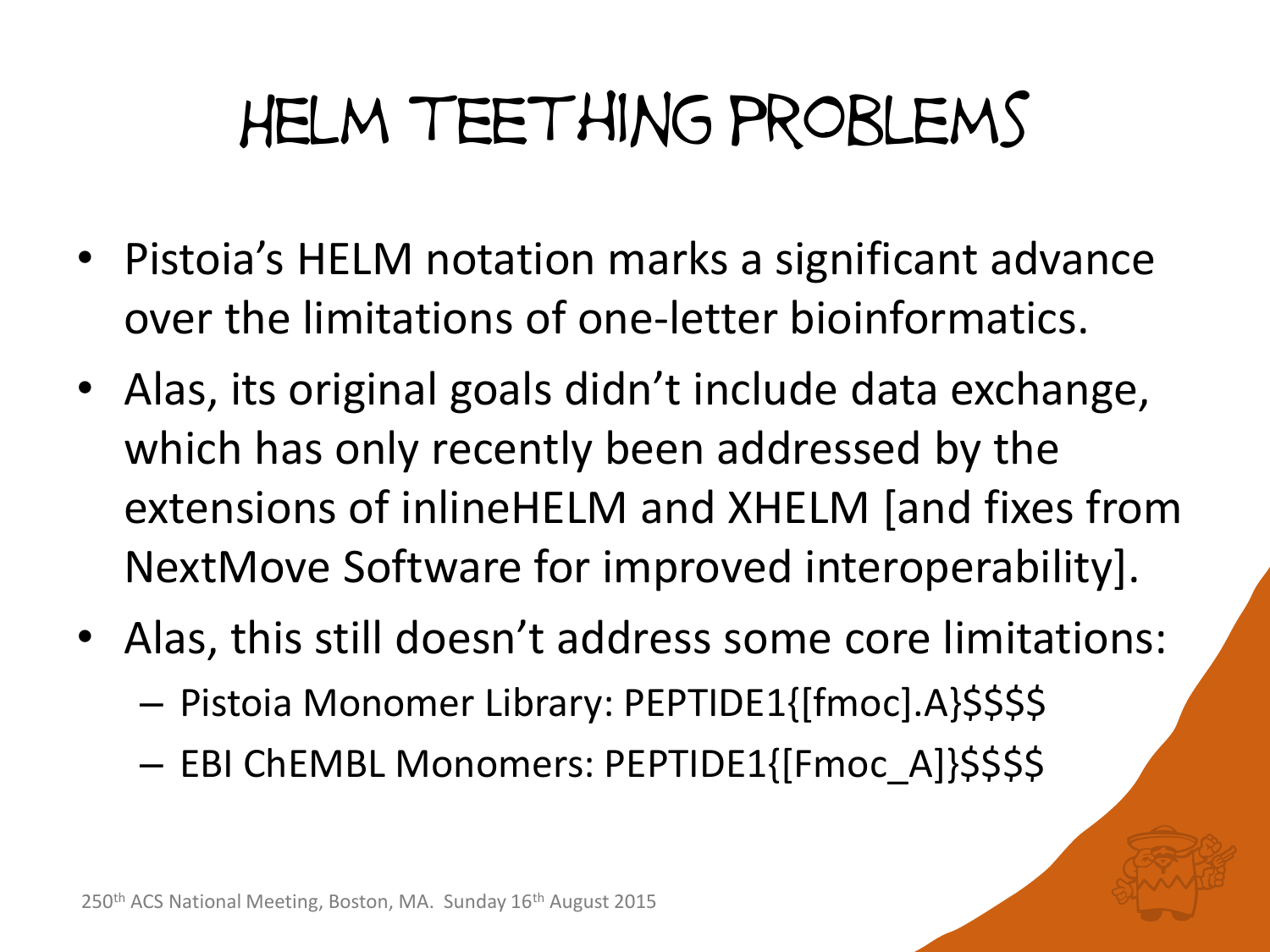# Iupac condensed names (chembl)

- The following names are machine generated
- H-Cys-Pro-Trp-His-Leu-Leu-Pro-Phe-Cys-OH CHEMBL501567
- H-Tyr-Pro-Phe-Phe-OtBu CHEMBL500195
- cyclo[Ala-Tyr-Val-Orn-Leu-D-Phe-Pro-Phe-D-Phe-Asn] CHEMBL438006
- H-Nle(Et)-Tyr-Pro-Trp-Phe-NH2 CHEMBL500704
- H-DL-hPhe-Val-Met-Tyr(PO3H2)-Asn-Leu-Gly-Glu-OH CHEMBL439086
- cyclo[Phe-D-Trp-Tyr(Me)-D-Pro] CHEMBL507127
- H-D-Pyr-D-Leu-pyrrolidide CHEMBL1181307
- Ac-DL-Phe-aThr-Leu-Asp-Ala-Asp-DL-Phe(4-Cl)-OH CHEMBL1791047
- H-D-Cys(1)-D-Asp-Gly-Tyr(3-NO2)-Gly-Hyp-Asp-D-Cys(1)-NH2 CHEMBL583516
- Boc-Tyr-Tyr(3-Br)-OMe CHEMBL1976073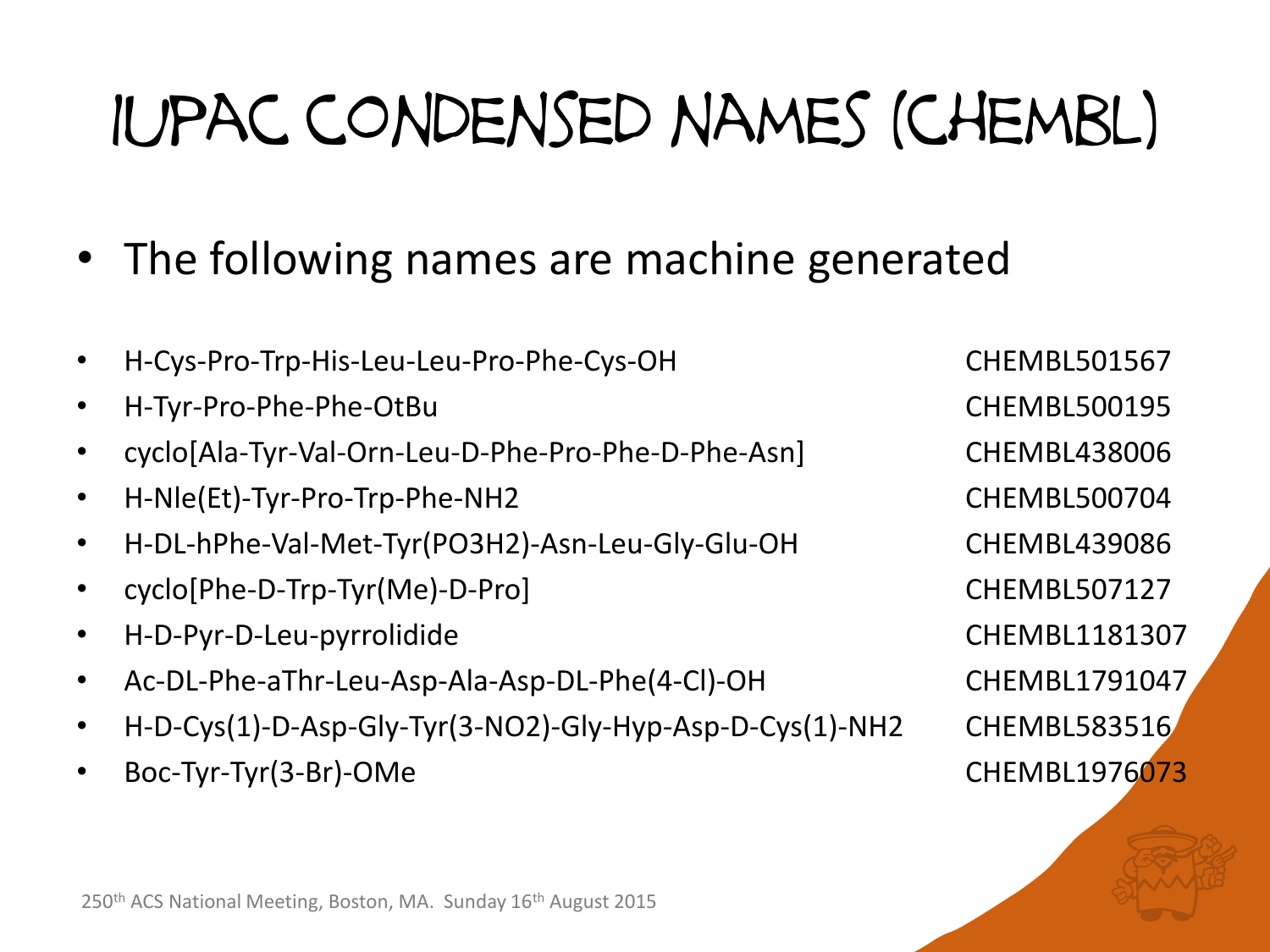# peptide names (chembl)

- The following names are machine generated
- [15-L-arginine]nociceptin **CHEMBL526333**
- [2-4-chloro-L-phenylalanine]neuropeptide S [human] CHEMBL441576
- [1-L-threonine]cyclosporin A CHEMBL2370014
- [6-L-tryptophan]sermorelin free acid CHEMBL440438
- angiotensin II (3-8) **CHEMBL261120**
- nociceptin amide CHEMBL389521
- acetyl-alpha-MSH (4-10) amide CHEMBL410411
- [2-L-cysteine,13-L-cysteine]neurotensin disulfide CHEMBL3278512
- myristoyl-[1-L-lysine,4-L-tryptophan]tetrapandin 2 amide CHEMBL3288219
- [2-(4RS)-thiazolidine-4-carboxylic acid,4-L-proline]endomorphin-2 CHEMBL126611
- [22-L-serine]kalata B1 CHEMBL1801140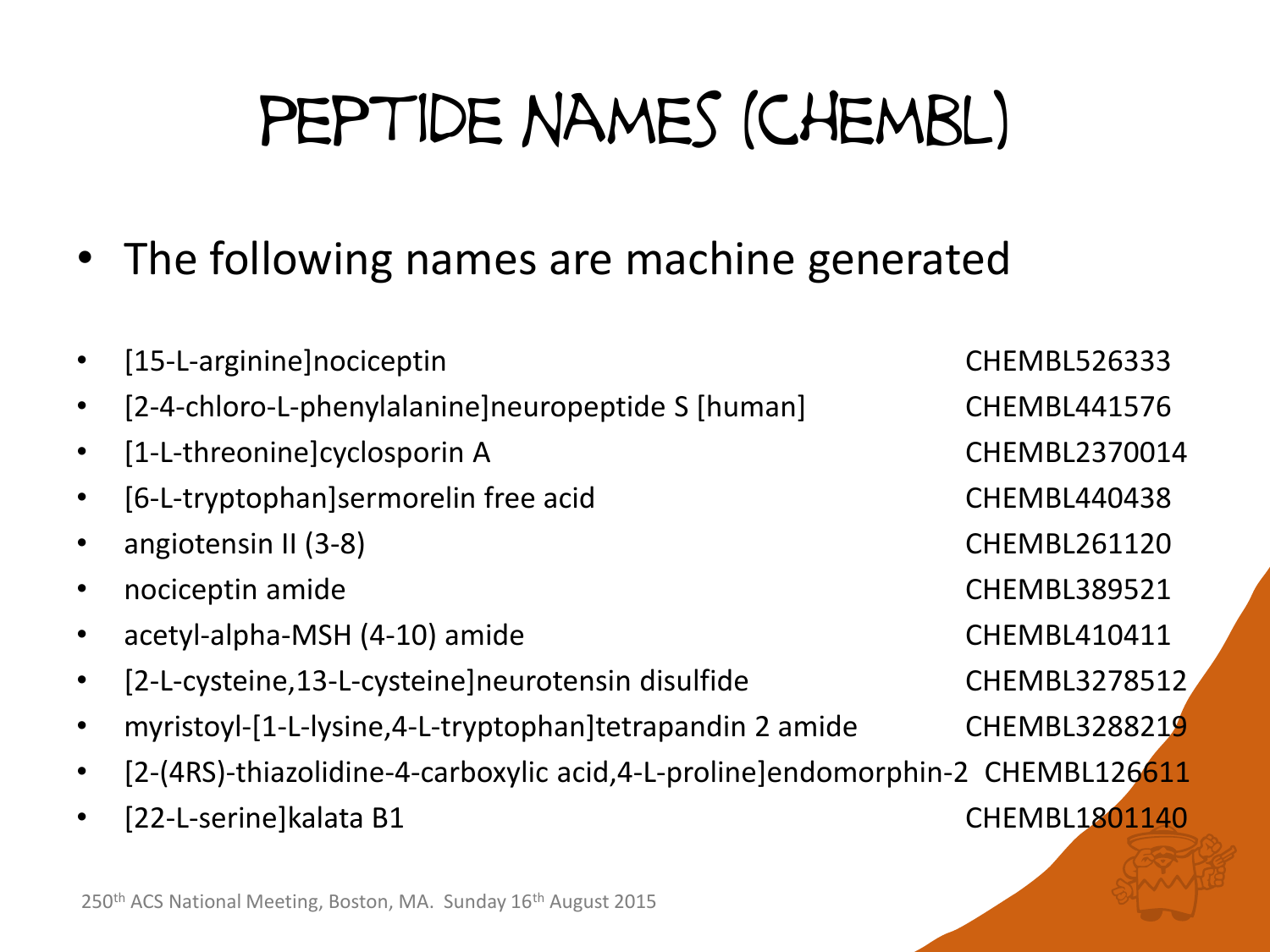## Advanced Peptide names

- Named peptides imply not only sequence but also N-terminal acetylation, C-terminal amidation and disulfide bridge topology.
- Example derivative naming operations:
	- gastrin (14-17)
	- motilin amide
	- oxytocin free-acid
	- acetyl-oxytocin
	- deacetyl-abarelix
	- oxytocin reduced
	- endothelin-1 (1→3),(11 → 15)-bis(disulfide)

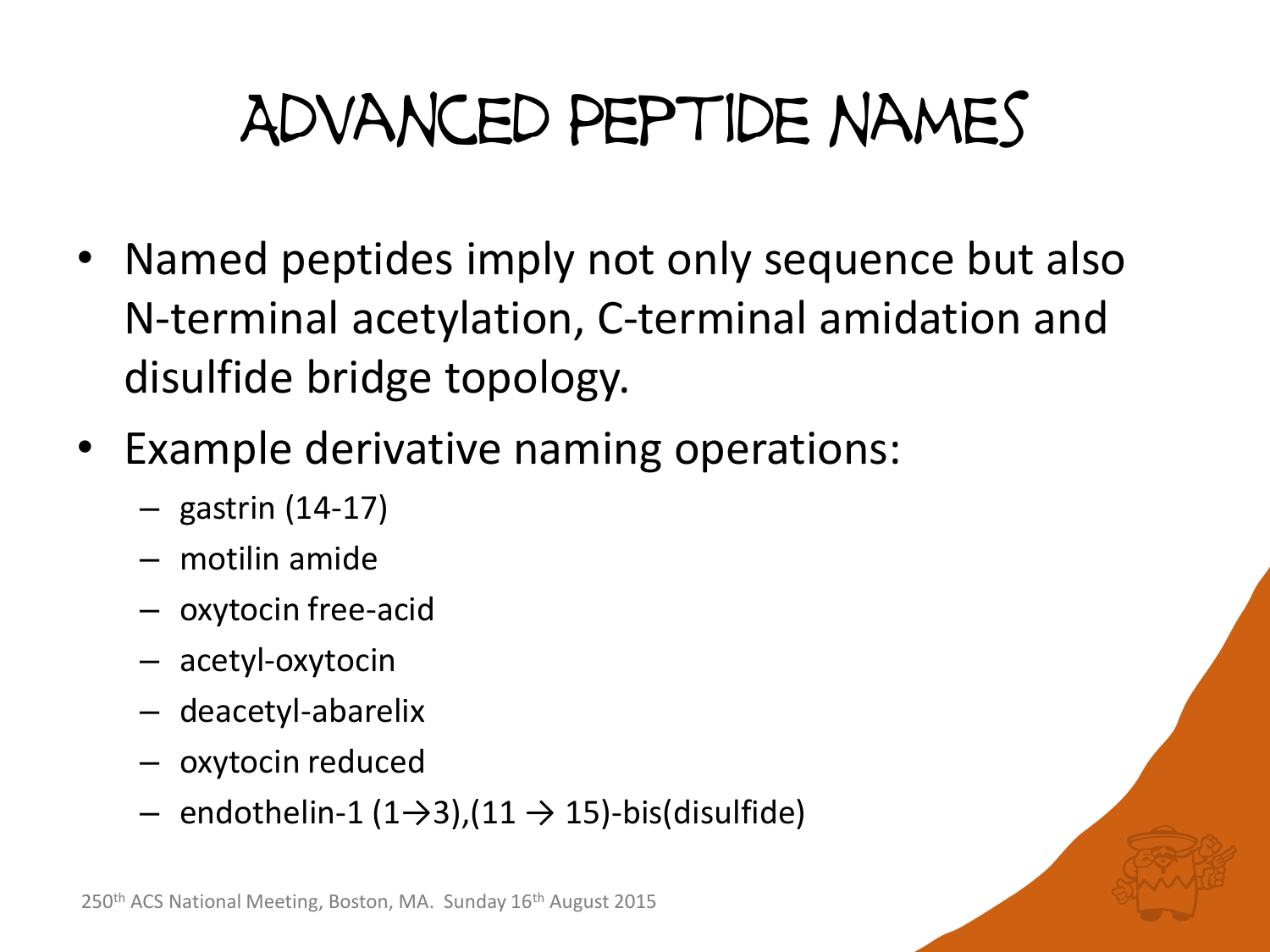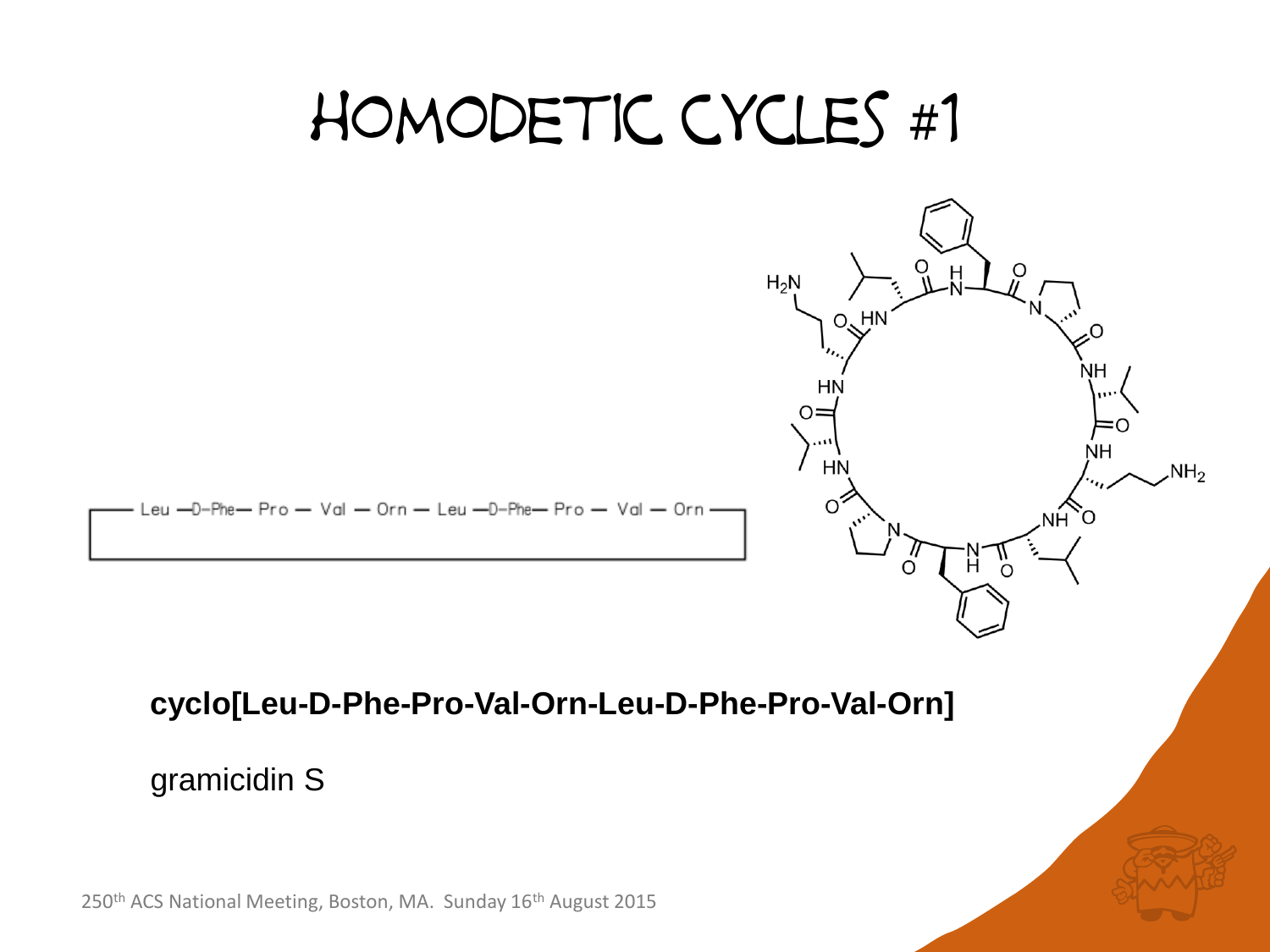#### homodetic cycles #2

НŅ

٩H

ŃH

OAla- Val -0-0Val-D-Val-OAla- Val -0-0Val-D-Val-OAla- Val



#### **cyclo[OAla-Val-D-OVal-D-Val-OAla-Val-D-OVal-D-Val-OAla-Val-D-OVal-D-Val]**

#### valinomycin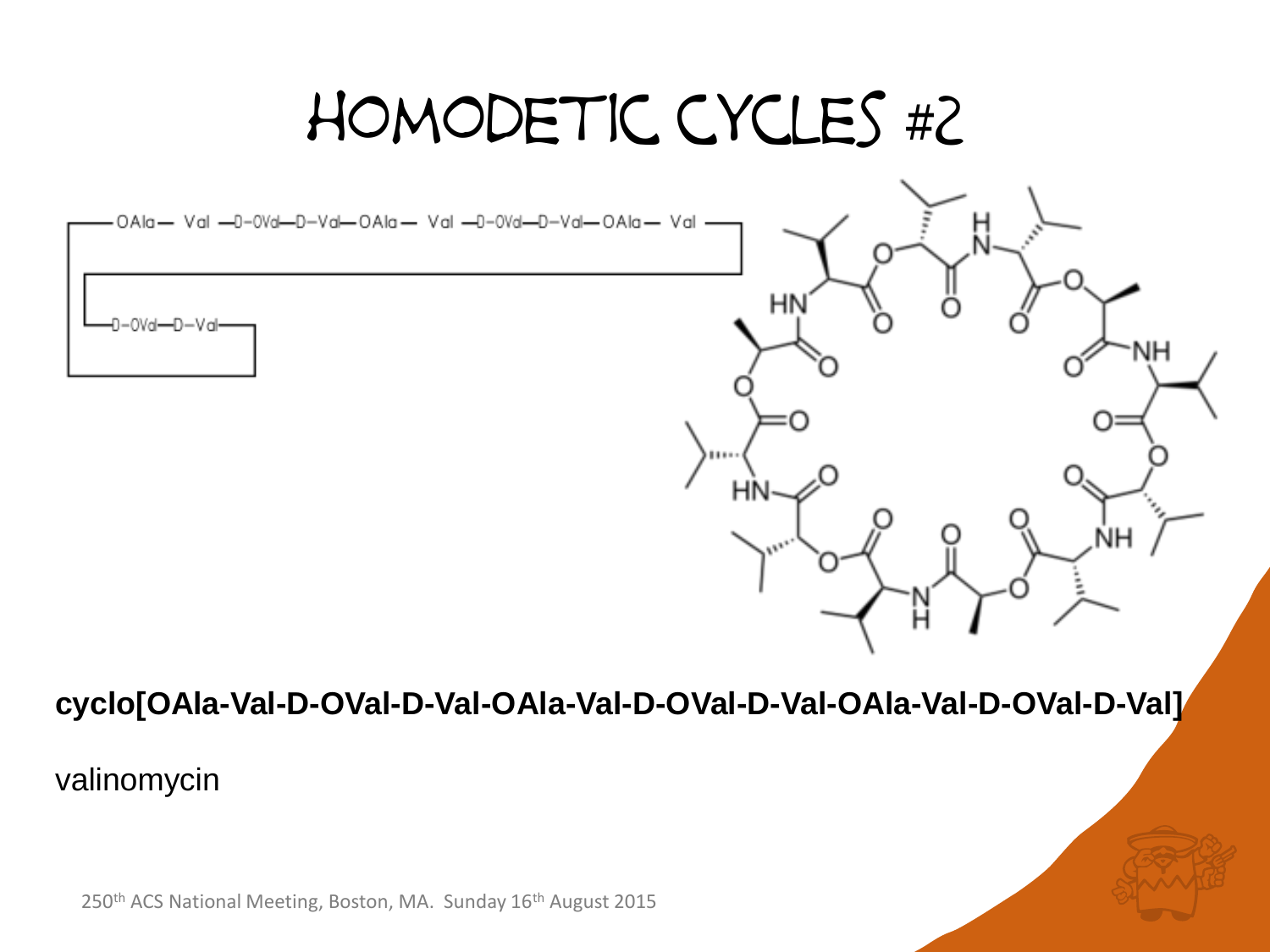## Ambiguous/Preferred forms

- [3-L-isoleucine]lypressin vs. [8-L-lysine]vasotocin
- [2-L-phenylalanine]lypressin vs. [8-L-lysine]phenypresin
- [2-L-phenylalanine]ornipressin vs. [8-L-ornithine]phenypressin
- [3-L-isoleucine]ornipressin vs. [8-L-ornithine]vasotocin
- [4-L-methionine]afamelanotide vs. [7-D-phenylalanine]α-MSH
- [Thr1,Lys2]endomorphin-1 vs. [Trp3,Phe4]tuftsin amide
- [Gln3]thyrotropin-releasing hormone vs. [Pro3]eisenin amide
- [Trp1,Val2]endomorphin-2 vs. [Val2,Phe3]gastrin tetrapeptide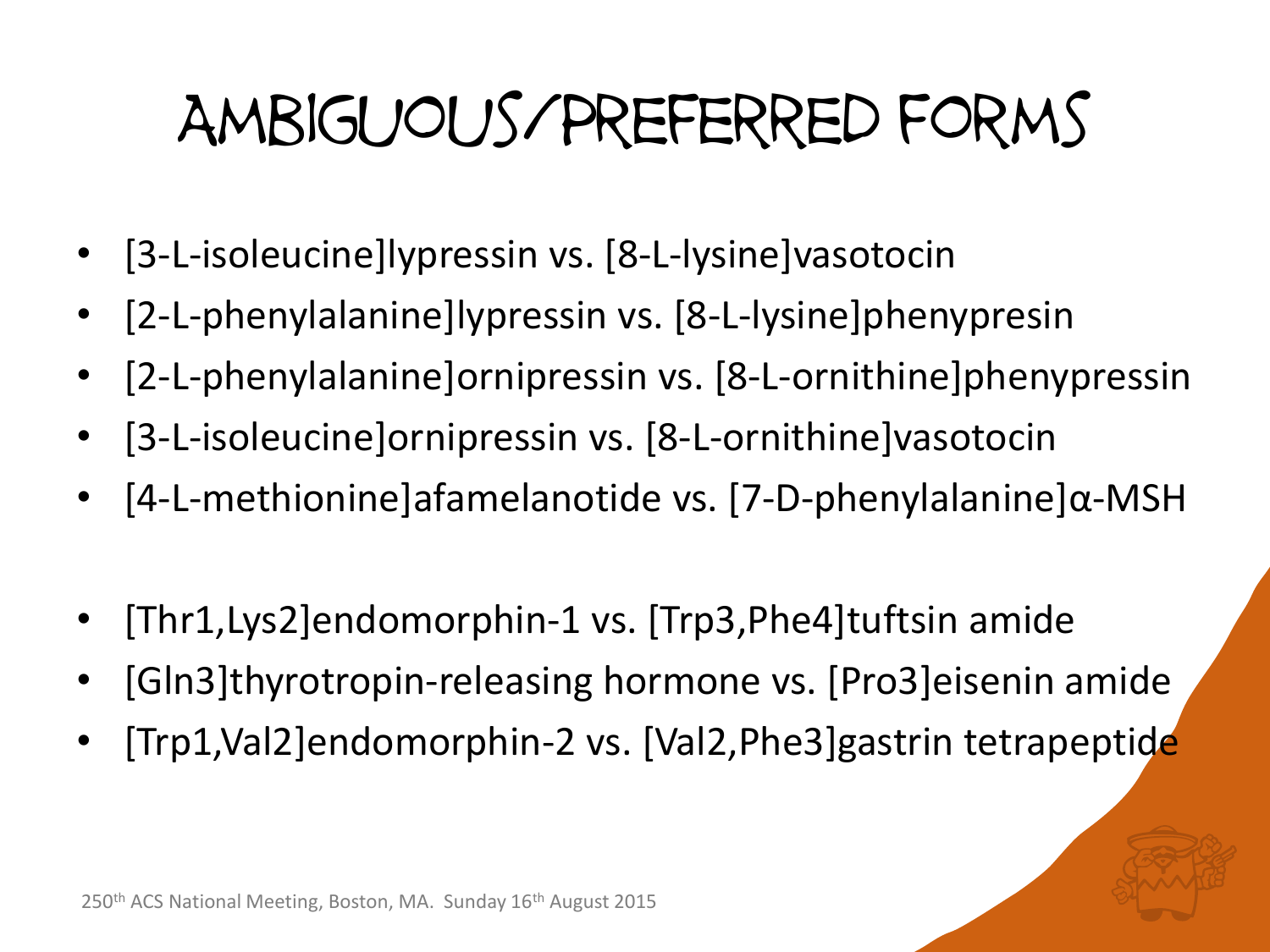# Named cyclic peptide derivatives

• Mutants of named cyclic peptides are identified by comparing against all "rotational" permutations.

Example line notation query (CHEMBL478596) cyclo[Ala-Gly-Thr-Phe-Val-Tyr] Reference database line notations: cyclo[Gly-Thr-Phe-Leu-Tyr-Thr] dichotomin B cyclo[Ala-Gly-Thr-Phe-Leu-Tyr] dichotomin C Resulting Sugar & Splice peptide name: [5-L-valine]dichotomin C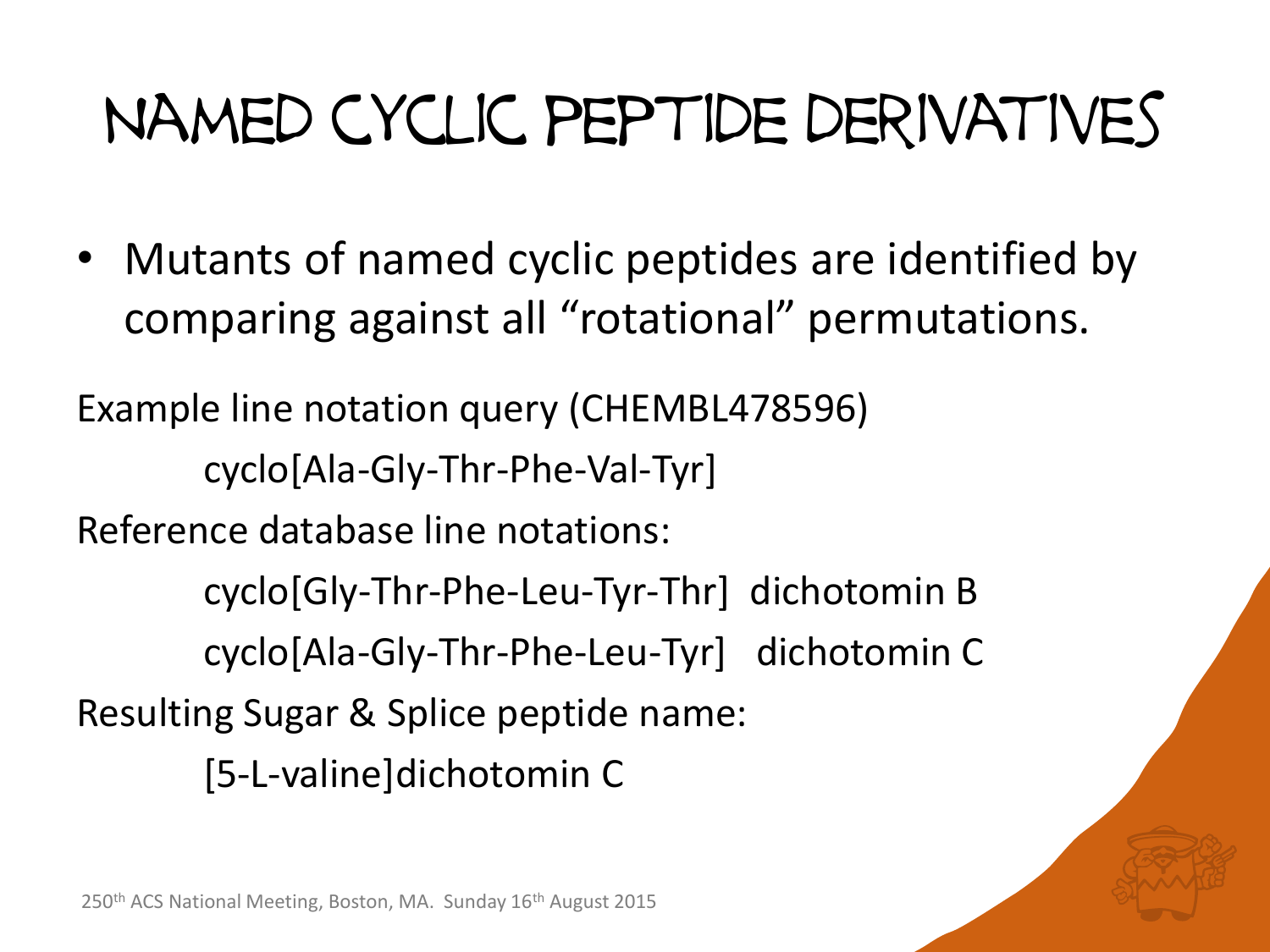# Lower locants in cyclic peptides

- Symmetric cyclic peptides provide an interesting challenge, where substitions are different locants can potentially be synonymous.
- CHEMBL1934531
	- [3-(4S)-4-amino-L-proline]gramicidin S preferred
	- [8-(4S)-4-amino-L-proline]gramicidin S acceptable
- CHEMBL1934536
	- [3-(4R)-4-amino-L-proline]gramicidin S preferred
	- [8-(4R)-4-amino-L-proline]gramicidin S acceptable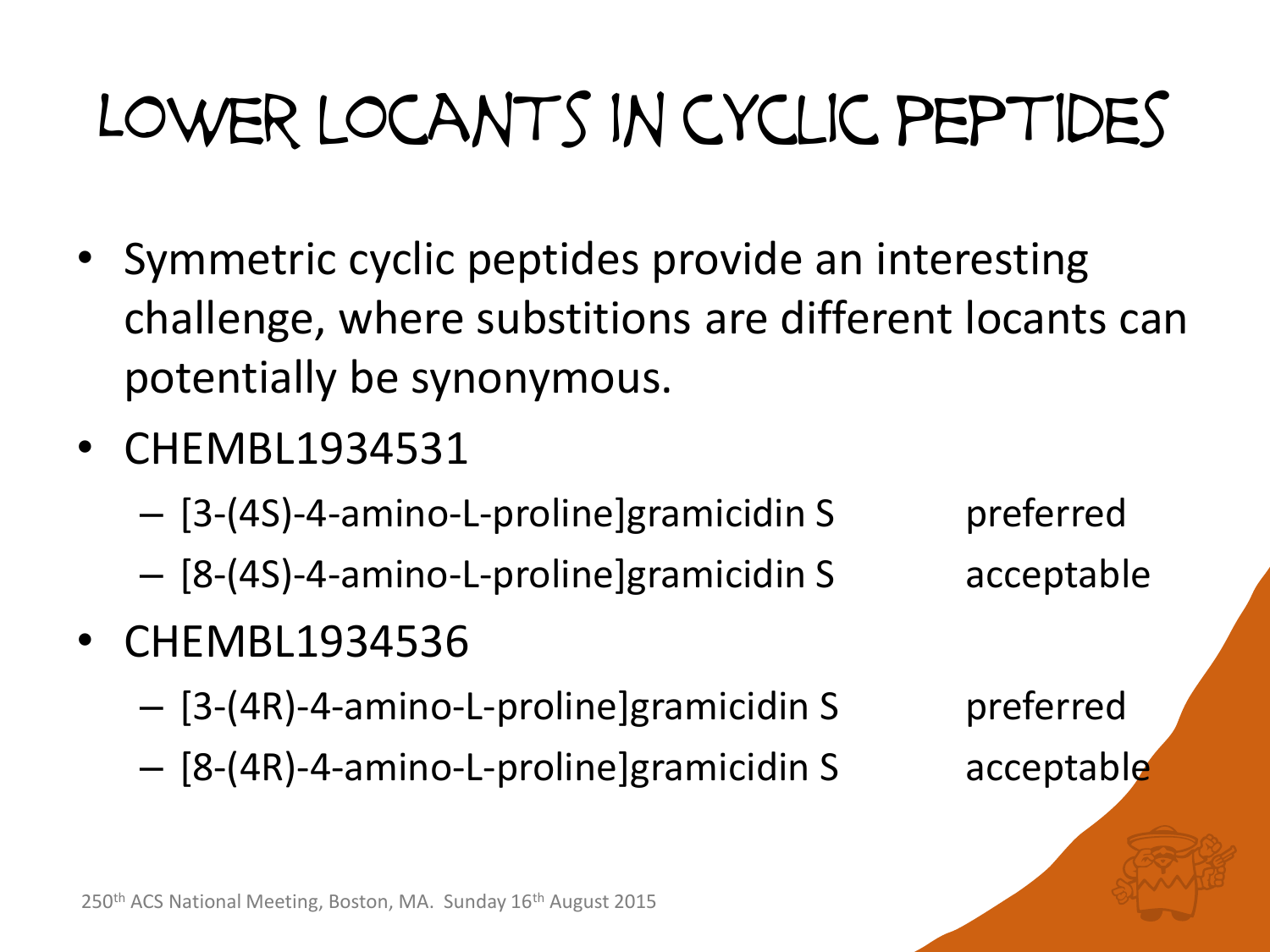#### Scaling-up protein variant naming

- The algorithm described for naming peptides can also be applied to naming arbitary protein variants.
- Consider the a database of the following 11 peptides:
	- CFFQNCPRG phenylpressin
	- CFVRNCPTG annetocin
	- CFWTSCPIG octopressin
	- CYFQNCPRG argipressin
	- CYFQNCPKG lypressin
	- CYFRNCPIG cephalotocin
	- CYIQNCPLG oxytocin
	- CYIQNCPPG prol-oxytocin
	- CYIQNCPRG vasotocin
	- CYIQSCPIG seritocin
	- CYISNCPIG isotocin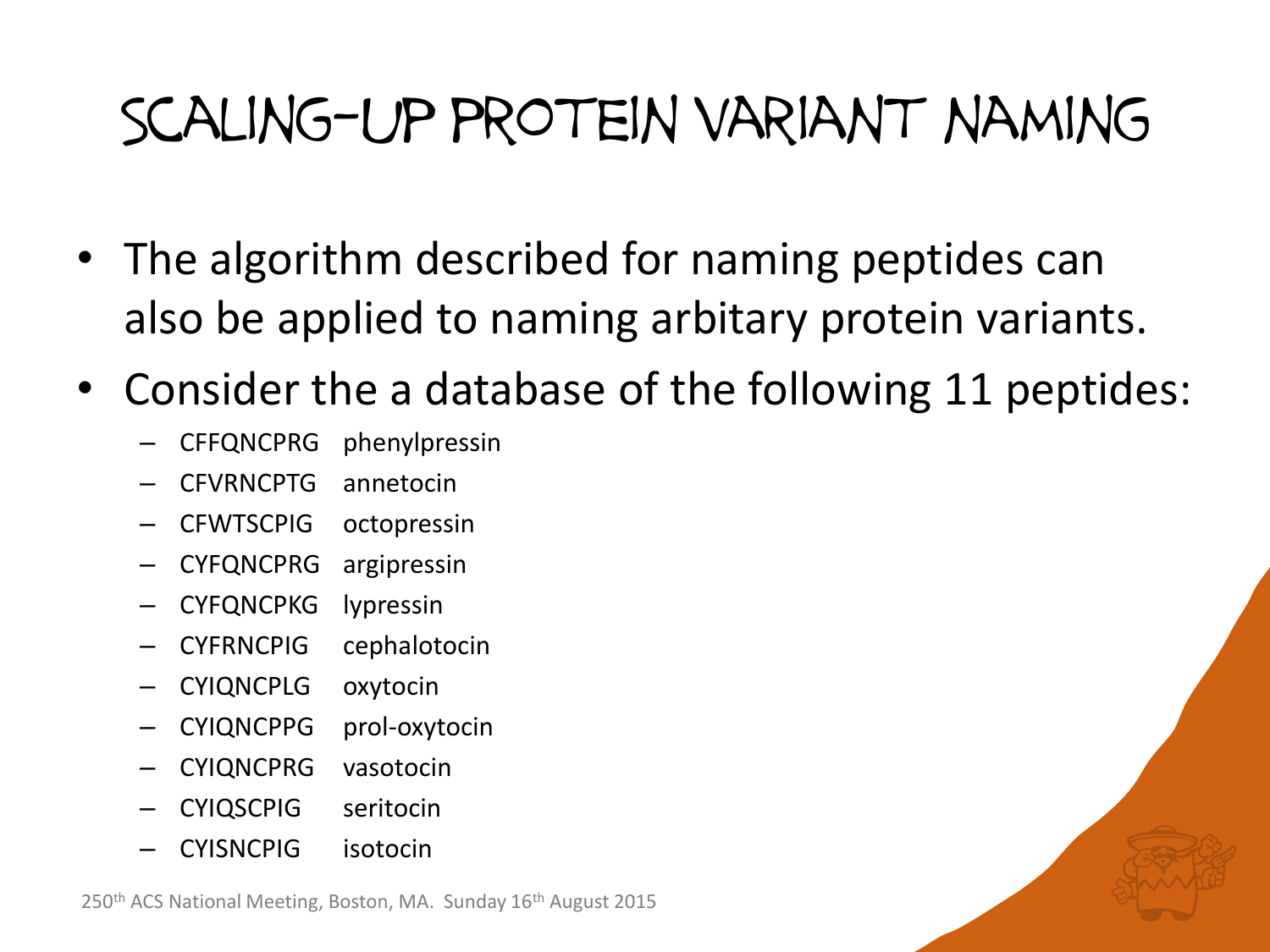#### Dag representation of sequences



These 11 peptides may be efficiently represented and search as a "directed acyclic graph" [38 vs. 99 states]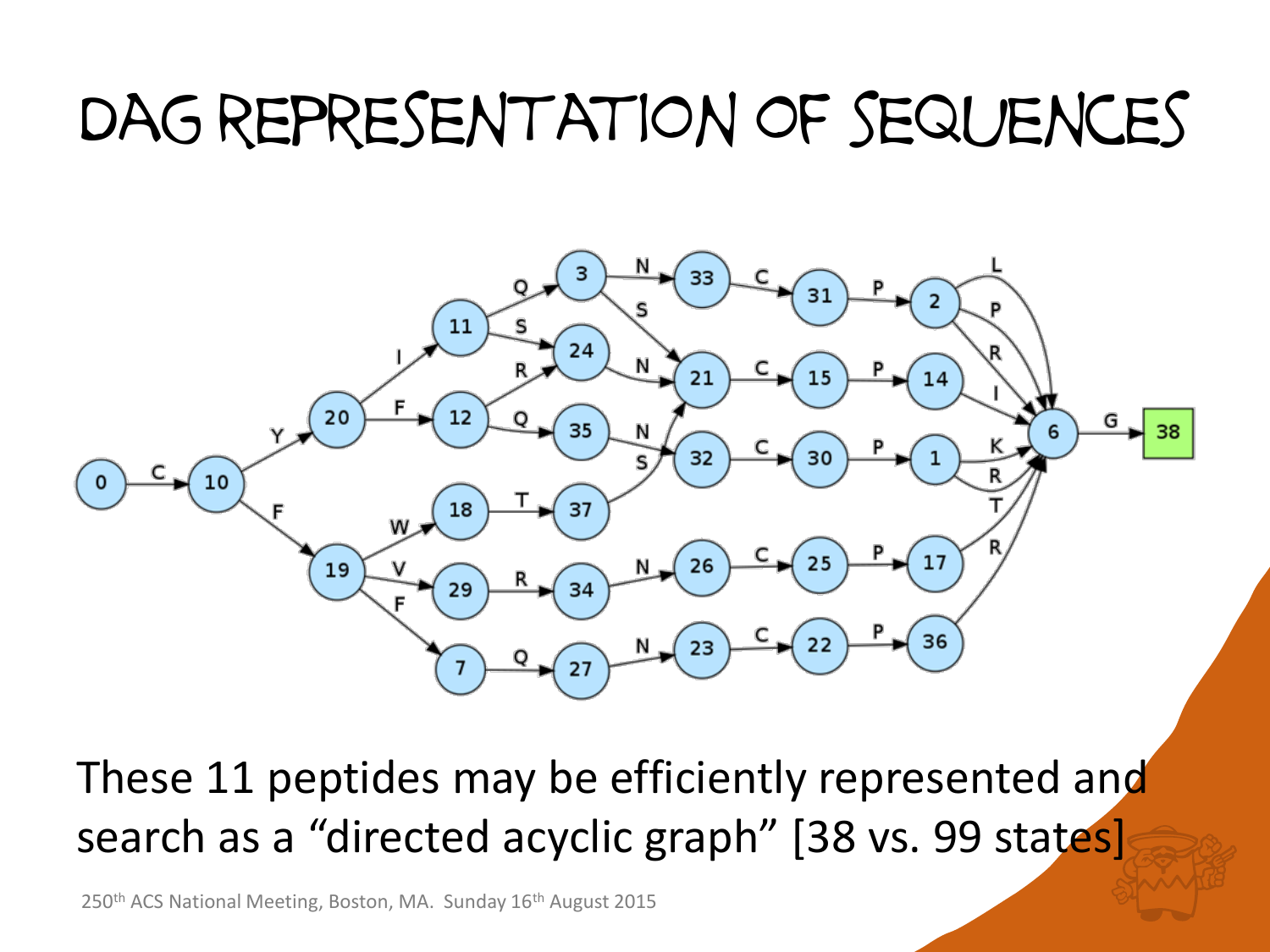# entirety of uniprot/swissprot

- Using this representation, all 540546 protein sequences in uniprot\_sprot, which contains over 192M amino acids, requires 142M states (1.4Gb).
- This data structure allows close analogues to be identified much faster than using NCBI blastp.
- For example, all 540546 sequences can be queried against this database (i.e. all-against-all) in ~9m30s on a single core on a laptop.
- The sequence from PDB 1CRN (crambin 46AA) is canonically named as [L25I]P01542 in 0.002s.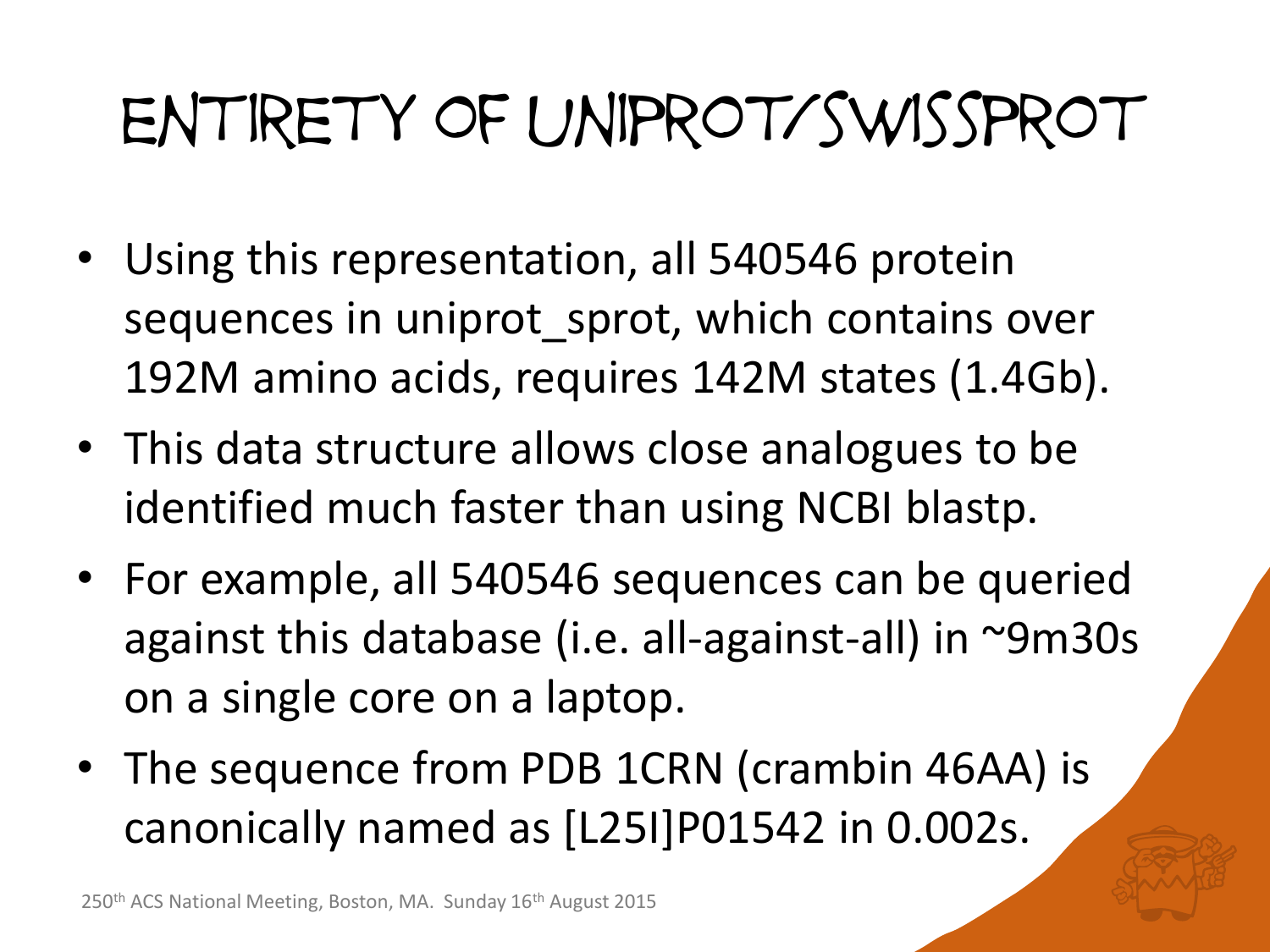#### Application to precision medicine

- A more realistic example is that sequence of the gene "spastic paraplegia4" with six mutations from OMIM:604277 can be canonically named as [I344K,S362C,N386S,D441G,C448Y,R499C]Q9UBP0
- Run-time for this query is 0.2s.
- By comparison, blastp 2.2.29+ takes about 6s.
	- With default arguments, NCBI blastp run time is 7s.
	- Only 6s with –num\_descriptions 1 –num\_alignments 1.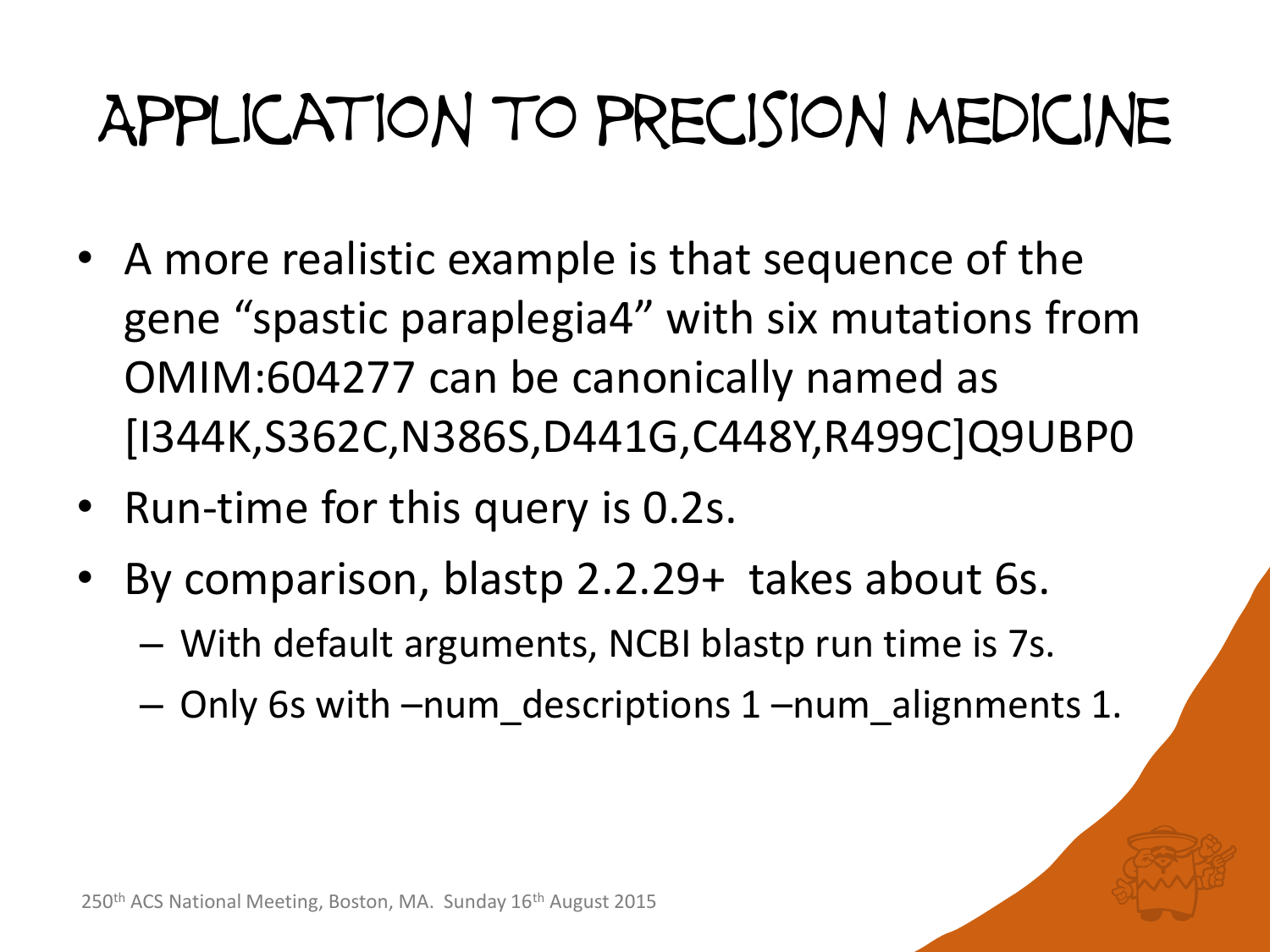# 30 second summary

- This talk describes the development of software for both naming peptides and reading peptide names matching the de facto standard practices currently followed by biochemists.
- Unlike computer representations, like Pisotoia HELM or InChI keys, these names and identifiers match those typically found in the scientific literature and vendor catalogues.
- A significant application of this technology is to check and correct peptide representations in databases.